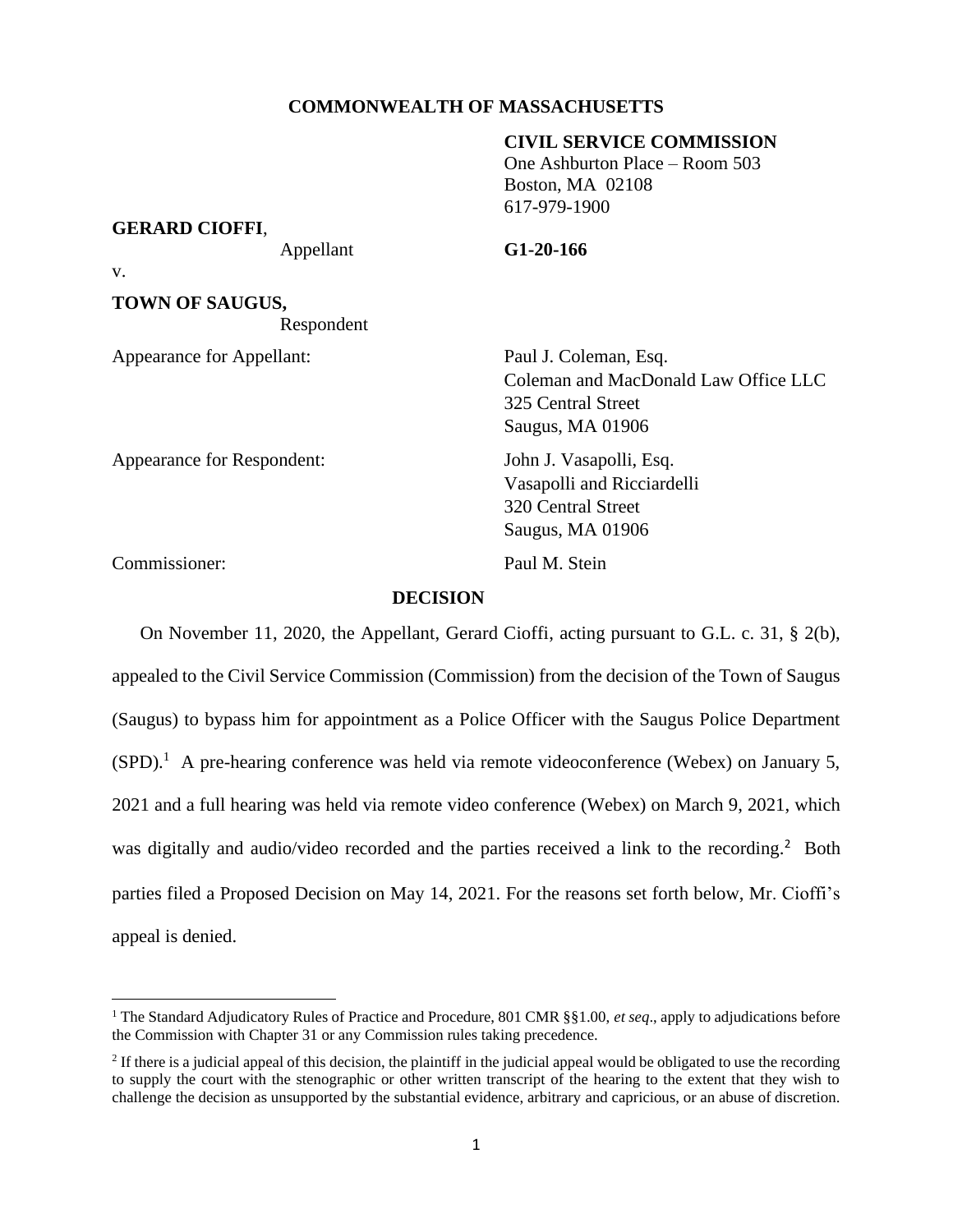## **FINDINGS OF FACT**

Nine (9) exhibits were introduced into evidence: seven joint exhibits (*JExhs.1 through JExh.7*) and two (*AppExh.1 & AppExh.2*) on behalf of the Appellant. Based on the documents submitted and the testimony of the following witnesses:

#### *Called by the SPD*:

• Michael Ricciardelli, SPD Chief of Police

## *Called by the Appellant:*

- Gerard Cioffi, Appellant
- Paul VanSteensburg, SPD Detective

and taking administrative notice of all matters filed in the case, pertinent law and reasonable inferences from the credible evidence, a preponderance of evidence establishes the following facts:

1. The Appellant, Gerard Cioffi, is a life-long resident of the Commonwealth. He grew up in Revere where he received his high school diploma in 2003. After high school he pursued a semiprofessional hockey career and currently works part-time as a skating coach. He has lived in Saugus for approximately ten years. (*JExhs.4 through 7*)

2. Mr. Cioffi took the March 2019 examination for entry-level municipal police officer administered by the Massachusetts Human Resources Division (HRD) and received a passing score of 92. His name appeared on the eligible list established by HRD on September 1, 2019. (*Stipulated Facts*)

3. Mr. Cioffi first applied for appointment as an SPD Police Officer in September 2019. SPD Detective VanSteensburg was assigned to perform a complete background investigation, which he conducted in November 2019, and which included a review of the application packet, a personal interview with Mr. Cioffi, checking his driver and criminal records, and inquiry into his employment, personal and neighborhood references. (*JExhs.5 & 6; Testimony of VanSteensburg*)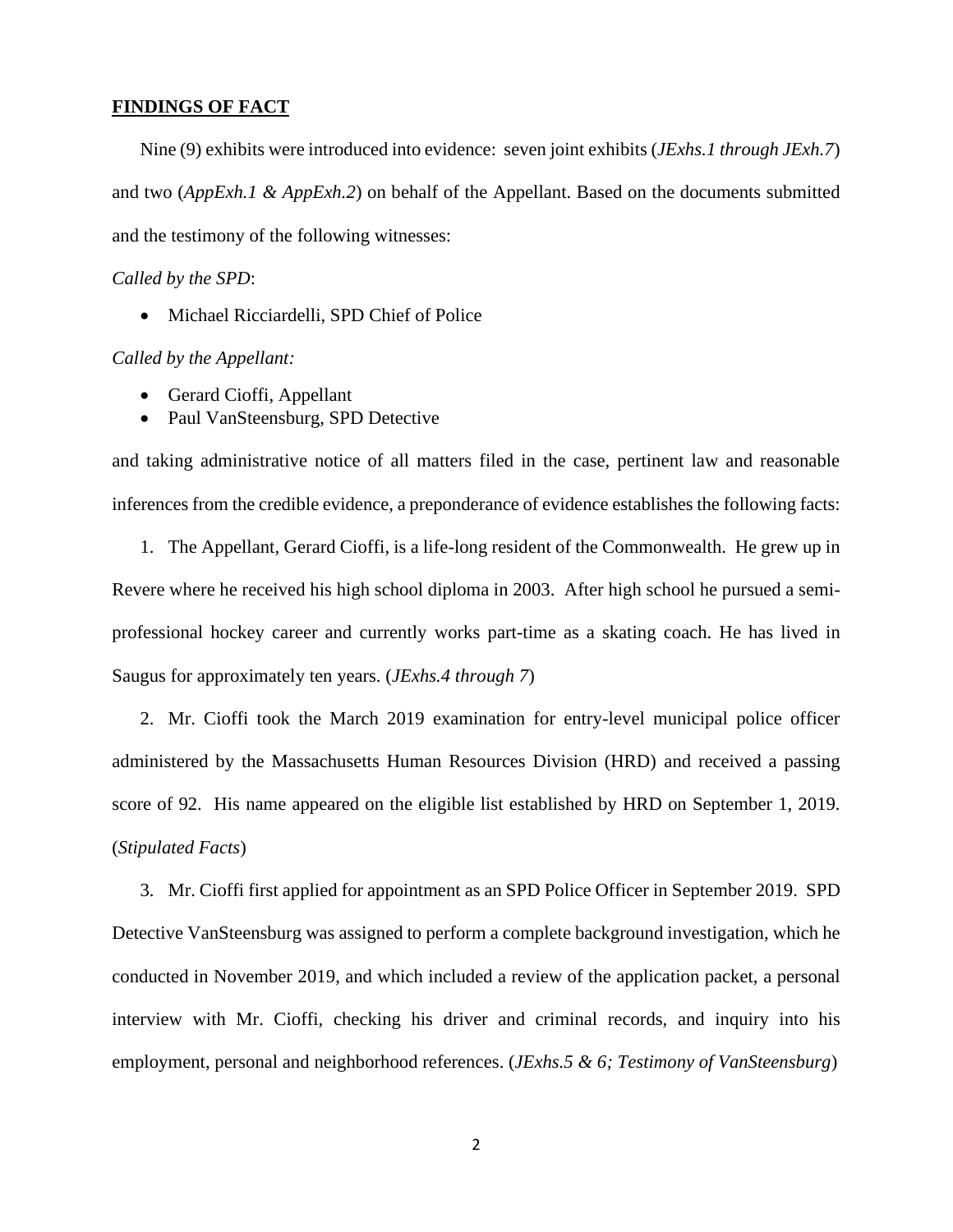4. By letter dated January 13, 2020, Saugus Town Manager Scott C. Crabtree, the Appointing Authority, informed Mr. Cioffi that, based on the recommendation of SPD Interim Police Chief Ronald P. Giorgetti, he had decided to bypass Mr. Cioffi in favor of one candidate ranked below him. (*J.Exh.5; Testimony of Chief Ricciardelli*)

- 5. The reasons provided for recommending Mr. Cioffi's bypass in January 2020 included:
	- Three SPD incident reports (2015 Mr. Cioffi threatened neighbor; 2015 argument with female friend leaving her locked out of home; 2017 – argument with female friend);
	- Two abuse prevention orders (in 2000)<sup>3</sup> and twelve (12) sealed criminal records with no convictions, five (5) of which (in 2000 and 2006) were continued without a finding (CWOF) in 2000 and 2006;
	- Negative reports from neighbors describing Mr. Cioffi's as "aggressive with strong foul language", exhibiting "roid [sic] rage"; one neighbor called him a "hothead" who gets upset easily; another neighbor said that the "thought of him with a gun scares me";
	- A poor driving record with over two dozen entries, including nine (9) responsible infractions (two 2009 speeding violations) and four surchargable accidents (most recently in 2015); and
	- Incomplete responses to certain questions on the SPD hiring application, including omissions in employment history from 2000 to 2011, omission of attendance at a community college, and failure to provide required explanations for driving record infractions and suspension from school. 4

<sup>&</sup>lt;sup>3</sup> Mr. Cioffi was the subject of only one abuse prevention order in 2000; the other incident on his record was an error. (*J.Exh.5; Testimony of Appellant*)

<sup>4</sup> The suspension was related to the 2000 abuse prevention incident which his then girlfriend had obtained against him and resulted in his transfer to another school, located in a separate wing of the building, to complete his senior year. (*J.Exh.5; Testimony of Appellant*)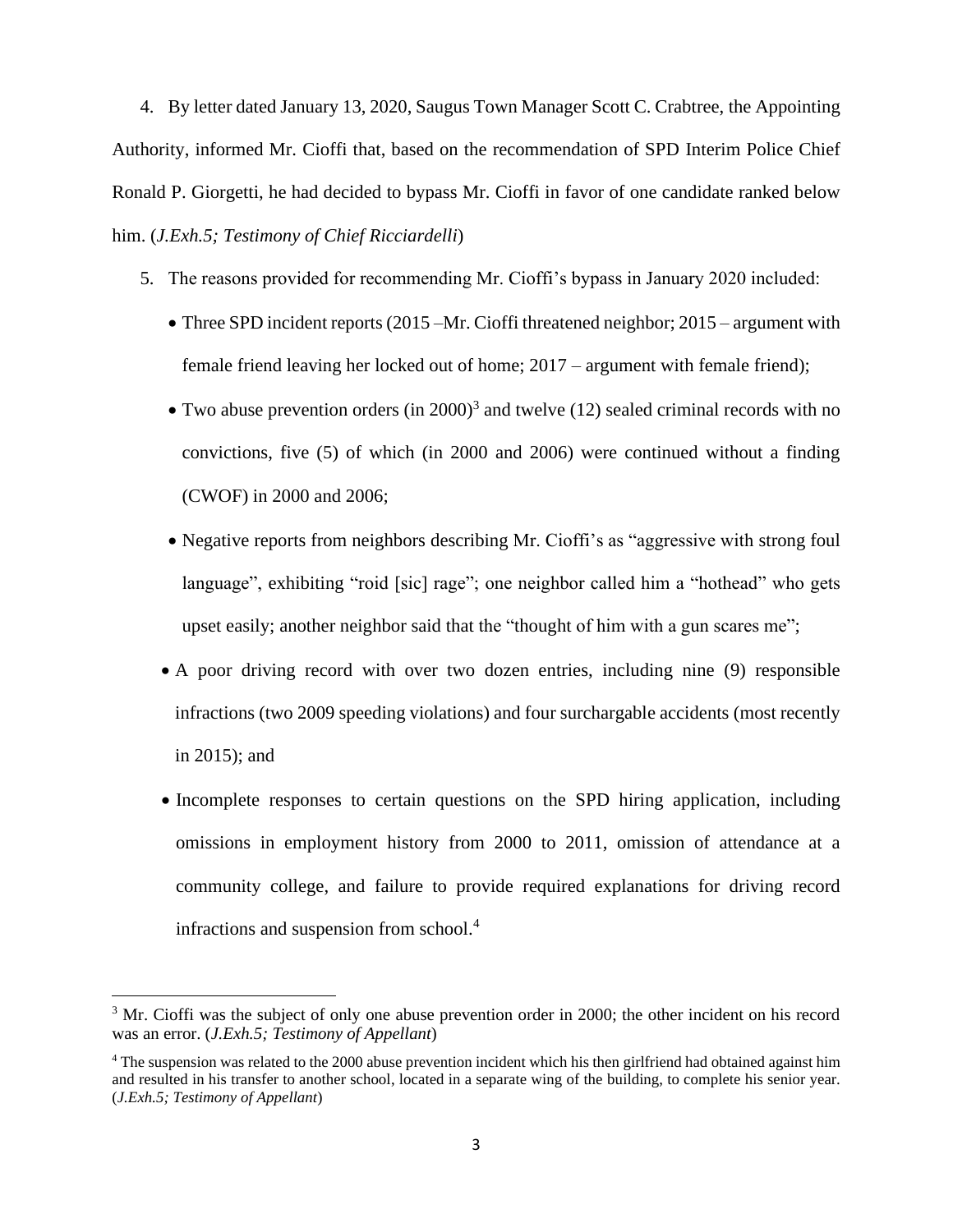6. Mr. Cioffi was advised of his right to appeal his non-selection to the Commission, but he did not file an appeal from his January 2020 bypass. (*JExh.5 & 6; Undisputed Facts*)

7. In March 2020, HRD issued Certification #07041 to Saugus for appointment of three (3) new SPD Police Officers. Mr. Cioffi's name appeared ranked 4<sup>th</sup> on the certification among the candidates who signed willing to accept appointment. (*Stipulated Facts*)

8. On April 14, 2020, Mr. Cioffi completed a new application packet. (*Jt.Exh.7 & App.Exh.8*)

9. Mr. Cioffi's April 2020 application was assigned to Sgt. Det VanSteensburg to perform an updated background investigation after which he submitted his updated investigation report to newly appointed Chief Ricciardelli in July 2020. (*J.Exh.4; Testimony of Chief Ricciardelli & VanSteensburg*)

10. Sgt. Det. VanSteensburg did not reinterview Mr. Cioffi because he believed he had sufficient information in the current and prior application packet, as well as his November 2019 interview and another interview would be "redundant". He did attempt to make contact with the new landlord at the home where Mr. Cioffi had moved since his last application with the SPD but was unsuccessful. (*J.Exh.4; Testimony of VanSteensburg*)

11. Sgt Det. VanSteensburg updated Mr. Cioffi's criminal and driver history, which showed no new entries. He spoke to the supervisor at the company where Mr. Cioffi had started working as a laborer in February 2020, who called him an "excellent employee" and good choice to become a police officer. He noted that Mr. Cioffi's new application continued to contain a number of omissions, as well as about a half-dozen discrepancies between the first and second applications in such areas as employment dates, description of his travel history and past personal relationships, but stated that he believed that "the lack of information provided in this current background packet was based on an assumption we already had this information from the 2019 background investigation" and "I do not believe these inconsistencies from the 2019 and 2020 packet were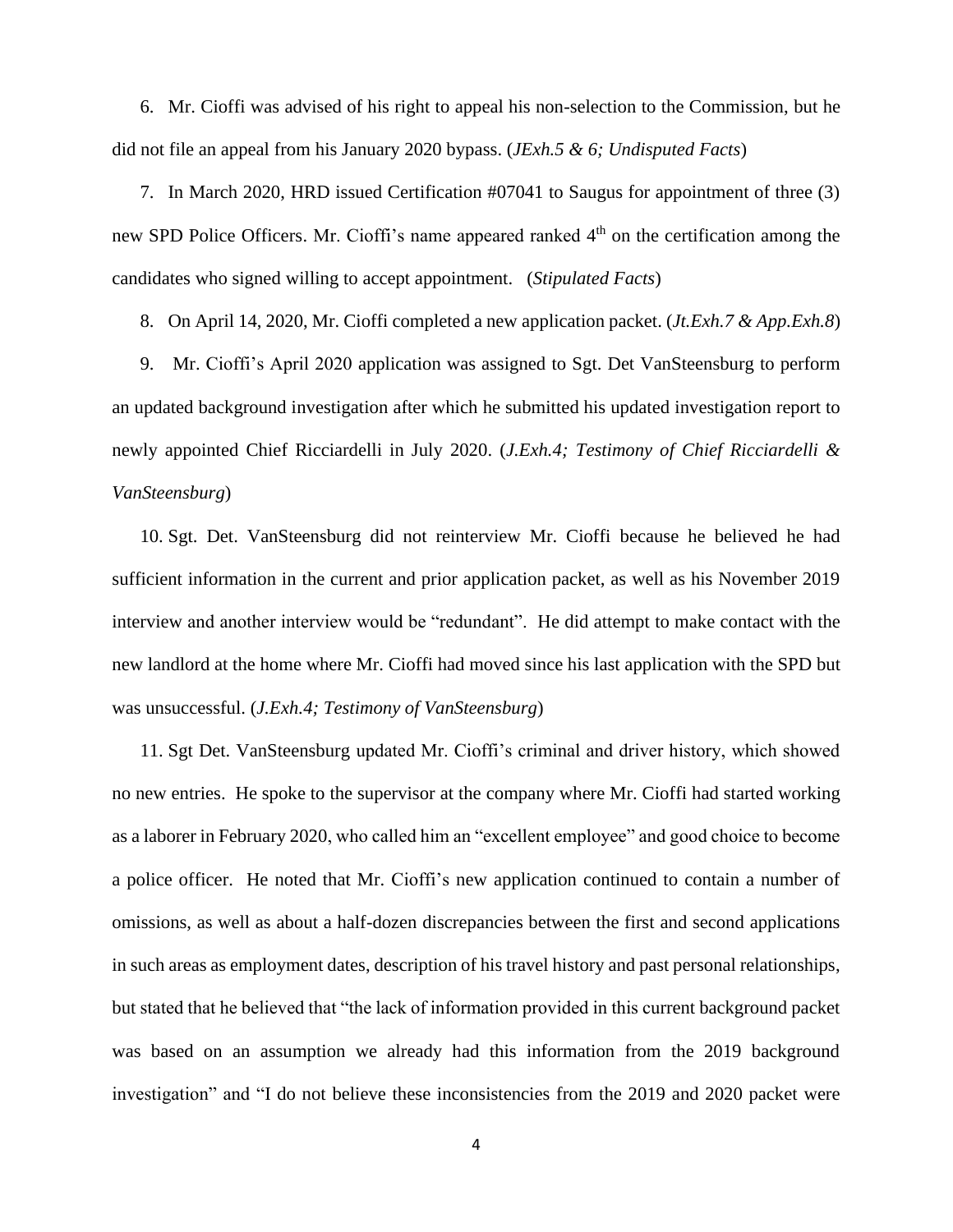purposefully done to falsify information, nor were they egregious individually." He concluded, however, that "[a]s a whole . . . [the discrepancies from the two packets submitted less than a year apart] show a complete lack of attention to detail." (*J.Exh.4; Testimony of VanSteensburg*)

12. Sgt. Det. VanSteensburg also indicated in his July 2020 report: "Mr. Cioffi's past history, in terms of issues in school, relationships, criminal charges, and motor vehicle offenses is certainly not flattering for this position, however, he does not shy away form this" and he believes "his history is what makes him a better person", and so do his references. . . . He has overcome a difficult childhood and seems to be positive and dedicated to friends and family. There does seem to be concerns with possible aggression based on our in-house dealings and neighbor perceptions." (*J.Exh.4; Testimony of VanSteensburg*)

13. Based on Sgt. Det. VanSteensburg's July 2020 report, by letter dated August 3, 2020, SPD Chief Ricciardelli recommended to Town Manager Crabtree that Mr. Cioffi again be bypassed, essentially for the same reasons provided by former Chief Giorgetti in January 2020. (*Jt.Exh.4*) 5

14. Town Manager Crabtree concurred with Chief Ricciardelli's recommendations and, by letter dated October 1, 2020, informed Mr. Cioffi that he had been bypassed in favor of three other candidates (Candidates A, B & C) ranked below him on the certification. (*Jt.Exhs1 through 4*)

15. Candidate A is a U.S. citizen who moved to Greece as a teenager. He served one year in the Greek Army, completed a police academy there, and served as an unarmed municipal police officer for thirteen (13) years. He had no criminal record and no negative driver's history. He returned to the United States in 2017 and took a job as a cook, cashier and host for a Peabody MA restaurant. His personal, neighborhood and professional references uniformly vouched for his

 $<sup>5</sup>$  One of the reasons stated for bypassing Mr. Cioffi each time was that the tattoos on his arm that would be visible</sup> when wearing an SPD uniform. By the time of the second application, however, the SPD was in the process of changing its tattoo policy and did not press that reason at the Commission hearing. I infer that the reference to tattoos in the second bypass letter was an inadvertent, unintended mistake.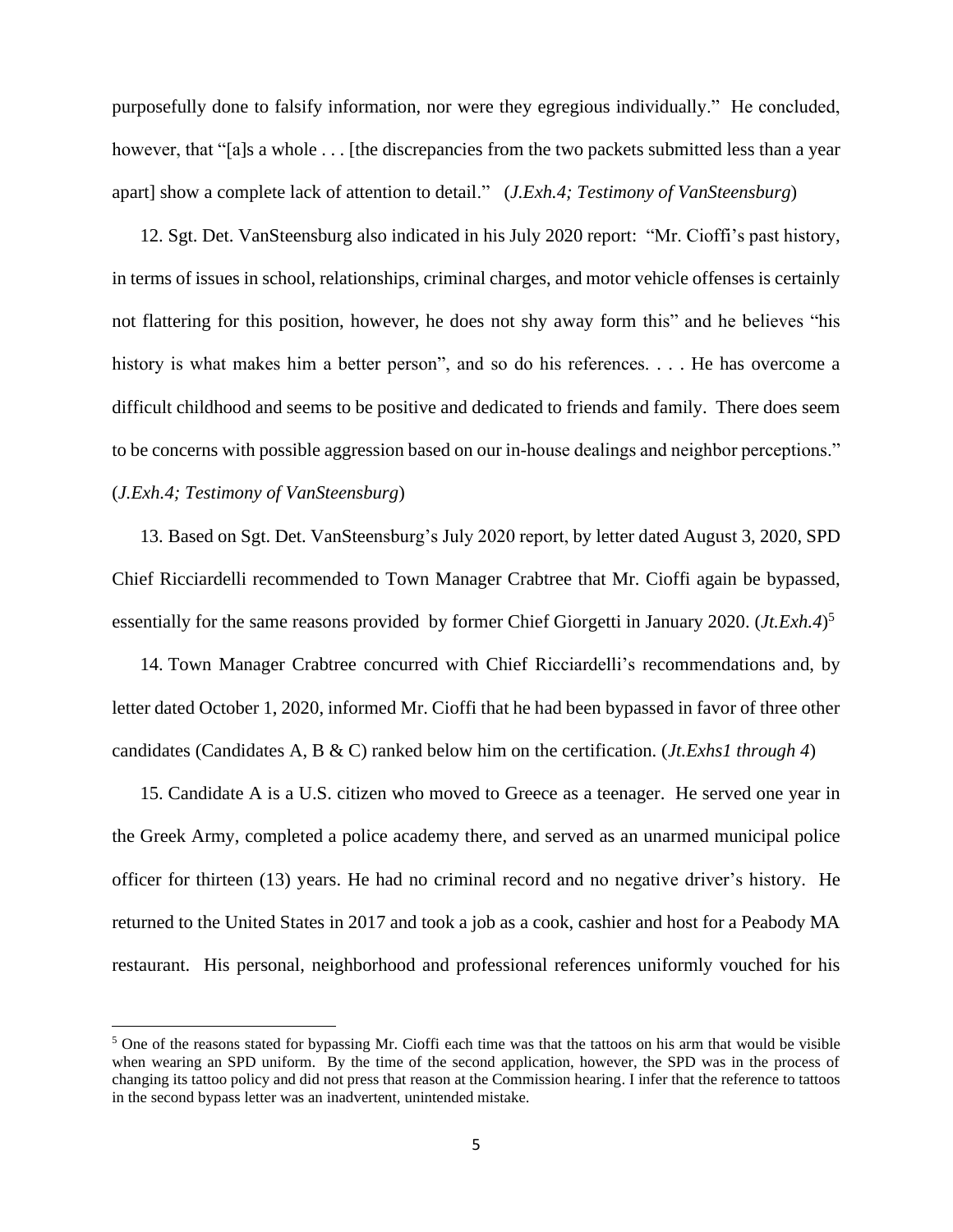character. He asserted that he was due to receive an Associate's Degree from North Shore Community College but did not include a transcript in his packet. (*Jt.Exh.1*)

16. Candidate B is a life-long Saugus resident whose brother is a SPD Police Officer. He holds a B.S. degree in Criminal Justice from Salem State College and an EMT certificate from North Shore Community College. He had no criminal record or negative driver's history. His personal, neighborhood and professional references uniformly vouched for his character. His employment has included work as a security guard and as an intern with the Lynn Police Department. He had held a Class A License to Carry since 2017. His application included "minor omissions" including providing only one year (rather than two) of tax returns and failing provide an answer to a question on the application regarding workdays missed. The background investigator did not report that he conducted any personal interview of Candidate B. (*Jt.Exh.2; Testimony of Chief Ricciardelli & VanSteensburg*)

17. Candidate C had been employed by the Boston University Police Department for seventeen years where he was promoted to the rank of Sergeant in 2018. He is also a Reserve Patrolman in Merrimac, MA. He had completed the MPTC full time police academy. He also served for ten years in the U.S. Army Reserves where he attained the Rank of Specialist/E4 and received an Honorable Discharge in 2001. He received strong recommendations from his Captain at Boston University and the Merrimac Police Chief. He had one entry on his criminal record from 1995. His driving record included 4 citations prior to 2000 and two surchargeable accidents, one in 1990 and a second in February 2020. He was unable to provide copies of his tax records which are handled by his accountant. The background investigator stated that, due to the COVID-19 emergency, an in-person interview was not conducted. (*Jt.Exh.3; Testimony of Chief Ricciardelli & VanSteensburg*)

18. Mr. Cioffi duly filed a timely appeal of his bypass with this Commission. (*Claim of Appeal*)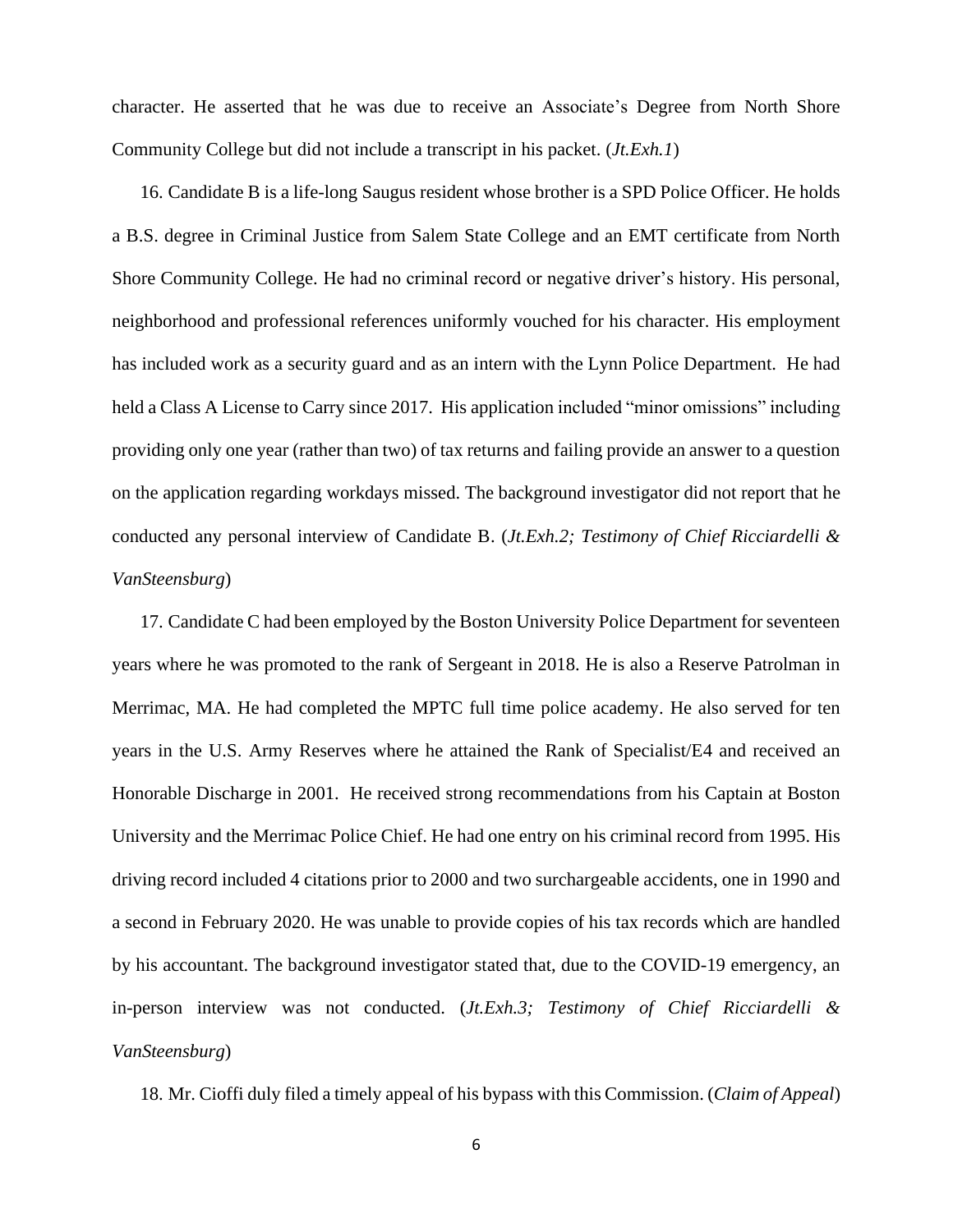## **APPLICABLE CIVIL SERVICE LAW**

 The core mission of Massachusetts civil service law is to enforce "basic merit principles" for "recruiting, selecting and advancing of employees on the basis of their relative ability, knowledge and skills" and "assuring that all employees are protected against coercion for political purposes, and are protected from arbitrary and capricious actions." G.L. c. 31, §1. See, e.g., Massachusetts Ass'n of Minority Law Enforcement Officers v. Abban, 434 Mass. 256, 259 (2001); MacHenry v. Civil Serv. Comm'n, 40 Mass. App. Ct. 632, 635 (1995), rev.den., 423 Mass. 1106 (1996).

Original and promotional appointments of civil service employees are made from a list of candidates, called a "certification", whose names are drawn in the order in which they appear on the applicable civil service "eligible list", using what is called the 2n+1 formula. G.L. c. 31, §§ 6 through 11, 16 through 27; Personnel Administration Rules, PAR.09. An appointing authority must provide specific, written reasons – positive or negative, or both -- consistent with basic merit principles – for bypassing a higher ranked candidate in favor of a lower ranked one. G.L. c. 31, § 27; PAR.08(4).

A person may appeal a bypass decision under G.L. c. 31, § 2(b) for de novo review by the Commission. The Commission's role is to determine whether the appointing authority has shown, by a preponderance of the evidence, that it has "reasonable justification" for the bypass after an "impartial and reasonably thorough review" of the relevant background and qualifications bearing on the candidate's present fitness to perform the duties of the position. Boston Police Dep't v. Civil Service Comm'n, 483 Mass. 461, 474-78 (2019); Police Dep't of Boston v. Kavaleski, 463 Mass. 680, 688-89 (2012); Beverly v. Civil Service Comm'n, 78 Mass. App. Ct. 182, 187 (2010); Leominster v. Stratton, 58 Mass. App. Ct. 726, 727-28 (2003).

"Reasonable justification . . . means 'done upon adequate reasons sufficiently supported by credible evidence, when weighed by an unprejudiced mind, guided by common sense and by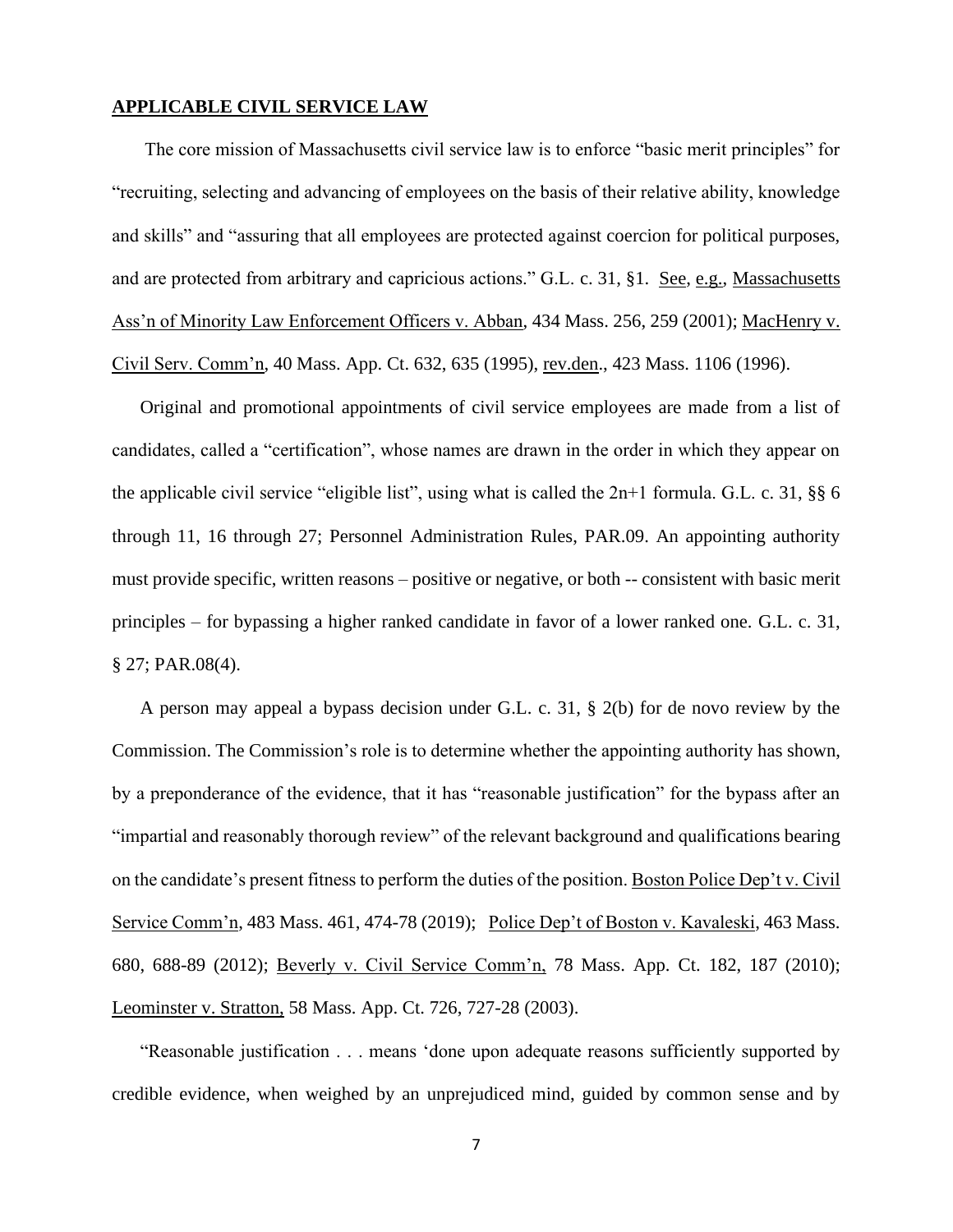correct rules of law'". Brackett v. Civil Service Comm'n, 447 Mass. 233, 243 (2006); Commissioners of Civil Service v. Municipal Ct., 359 Mass. 211, 214 (1971) and cases cited. See also Mayor of Revere v. Civil Service Comm'n, 31 Mass. App. Ct. 315, 321 (1991) (bypass reasons "more probably than not sound and sufficient").

The governing statute, G.L. c. 31, gives the Commission's de novo review "broad scope to evaluate the legal basis of the appointing authority's action" and it is not necessary that the Commission find that the appointing authority acted "arbitrarily and capriciously." City of Cambridge v. Civil Service Comm'n, 43 Mass. App. Ct. 300, 303-305, rev. den., 428 Mass. 1102 (1997). The commission ". . . cannot substitute its judgment about a *valid* exercise of *discretion based on merit or policy considerations* by an appointing authority" but, when there are *"overtones of political control or objectives unrelated to merit standards or neutrally applied public policy*, then the occasion is appropriate for intervention by the commission." Id. (*emphasis added*). See also Town of Brookline v. Alston, 487 Mass. 278 (2021) (analyzing broad scope of the Commission's jurisdiction to enforce basic merit principles under civil service law).

 Law enforcement officers are vested with considerable power and discretion and must be held to a high standard of conduct:

"Police officers are not drafted into public service; rather they compete for their positions. In accepting employment by the public, they implicitly agree that they will not engage in conduct which calls into question their ability and fitness to perform their official responsibilities."

Police Comm'r v. Civil Service Comm'n, 22 Mass. App. Ct. 364, 371, rev. den. 398 Mass. 1103 (1986).

The duty imposed upon a police officer to be truthful is one of the most serious obligations he or she assumes. "[P]olice work frequently calls upon officers to speak the truth when doing so might put into question a search or might embarrass a fellow officer." Falmouth v. Civil Service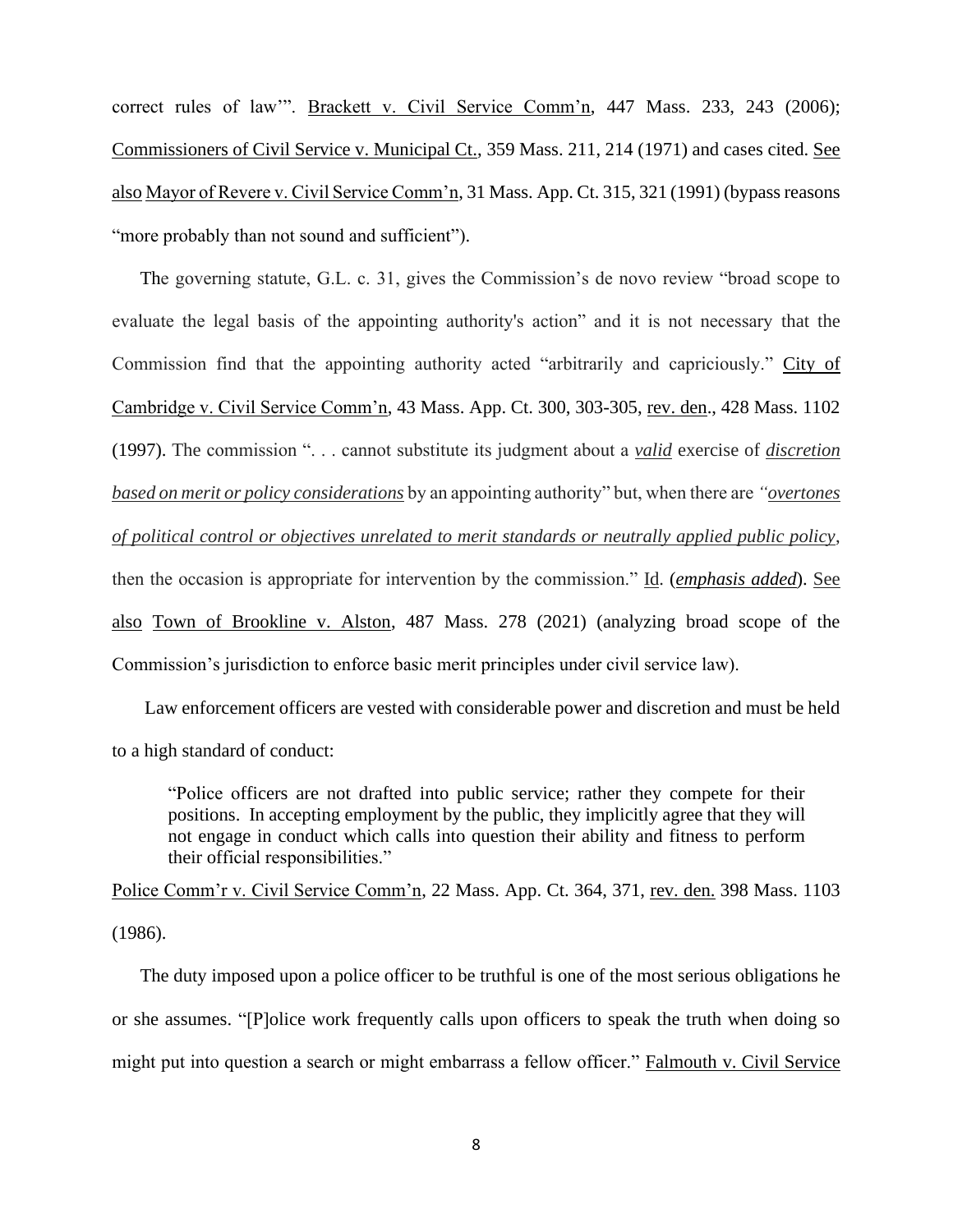Comm'n., 61 Mass. App. Ct. 796, 801 (2004) citing City of Cambridge v. Civil Service Comm'n, 43 Mass. App. Ct. 300, 303-305, rev. den., 428 Mass. 1102 (1997) ("The city was hardly espousing a position devoid of reason when it held that a demonstrated willingness to fudge the truth in exigent circumstances was a doubtful characteristic for a police officer…. It requires no strength of character to speak the truth when it does not hurt.") See, e.g., Desmond v. Town of West Bridgewater, 27 MCSR 645 (2014); Ung v. Lowell Police Dep't, 24 MCRS 567 (2011); Gallo v. City of Lynn, 23 MCSR 348 (2010). See also Minoie v. Town of Braintree, 27 MCSR 216 (2014); Everton v. Town of Falmouth, 26 MCSR 488 (2013) and cases cited, aff'd, SUCV13-4382 (2014); Gonsalves v. Town of Falmouth and cases cited, 25 MCSR 231 (2012), aff'd, SUCV12-2655 (2014); Keating v. Town of Marblehead, 24 MCSR 334 (2011) and cases cited.

Providing incorrect or incomplete information on an employment application does not always equate to untruthfulness. "[L]abeling a candidate as untruthful can be an inherently subjective determination that should be made only after a thorough, serious and [informed] review that is mindful of the potentially career-ending consequences that such a conclusion has on candidates seeking a career in public safety." <u>Kerr v. Boston Police Dep't</u>, 31 MCSR 35 (2018), citing Morley v. Boston Police Department, 29 MCSR 456 (2016). Moreover, a bypass letter is available for public inspection upon request, so the consequences to an applicant of charging him or her with untruthfulness can extend beyond the application process initially involved. See G.L. c. 31, § 27,  $\P 2$ .

 Thus, the corollary to the serious consequences that flow from a finding that a law enforcement officer or applicant has violated the duty of truthfulness requires that any such charges must be carefully scrutinized so that the officer or applicant is not unreasonably disparaged for honest mistakes or good faith mutual misunderstandings. See, e.g., Boyd v. City of New Bedford, 29 MCSR 471 (2016) (honest mistakes in answering ambiguous questions on NBPD Personal History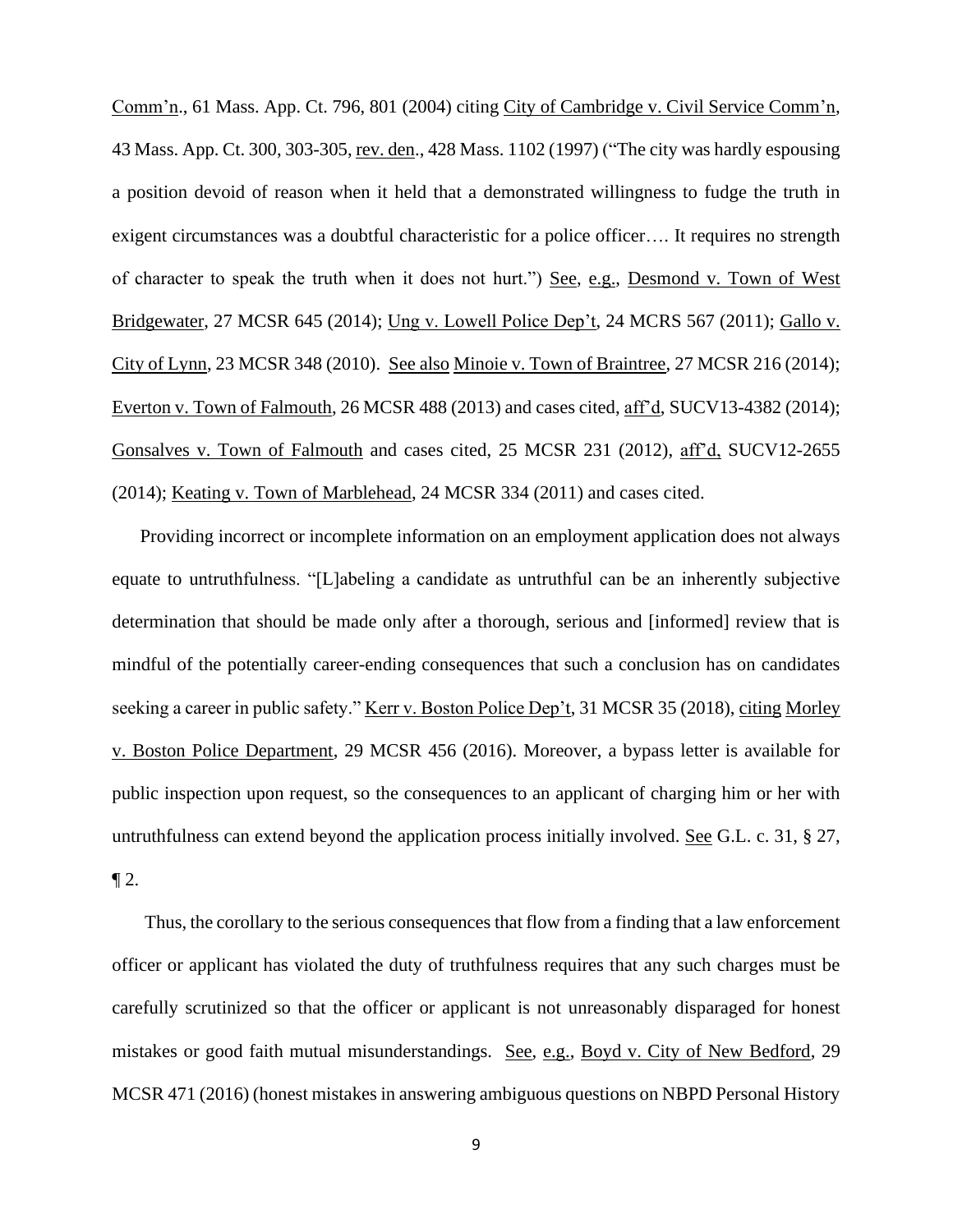Questionnaire); Morley v. Boston Police Dep't, CSC No. G1-16-096, 29 MCSR 456 (2016) (candidate unlawfully bypassed on misunderstanding appellant's responses about his "combat" experience); Lucas v. Boston Police Dep't, 25 MCSR 420 (2012) (mistake about appellant's characterization of past medical history).

## **ANALYSIS**

The SPD has established by a preponderance of the evidence that the decision to bypass Mr. Cioffi was reasonably justified for sound and sufficient reasons, including, in particular, a pattern of motor vehicle infractions, a history of violent behavior, corroborated by recent multiple reports from neighbors, and a pattern of errors and omissions in his application.

I agree that most of Mr. Cioffi's criminal and driving record date back more than twenty years and did not result in any convictions. However, he was involved in an incident as an adult that resulted in a CWOF as recently as 2006, and several motor vehicle infractions when he was in his twenties and thirties, most recently in 2015. This pattern of behavior, together with the reports of involvement in altercations with others, most recently in 2017, and concerns from several neighbors expressed to the background investigator, that he was prone to aggression, portray the type of person who the SPD can reasonably conclude presents an unacceptable present risk to serve as a police officer with a badge and gun and all the authority that entails.

I also agree, as Sgt. Det. VanSteensburg concluded, that Mr. Cioffi's errors and omissions in his applications were not purposefully made with any intention to deceive and are more properly viewed as honest mistakes. Nevertheless, the SPD was entitled to conclude that the number of these mistakes, and the repeated nature of the inconsistencies and omissions that permeated both of his applications, presented a serious lack of attention to detail that is also an unacceptable character trait for a police officer.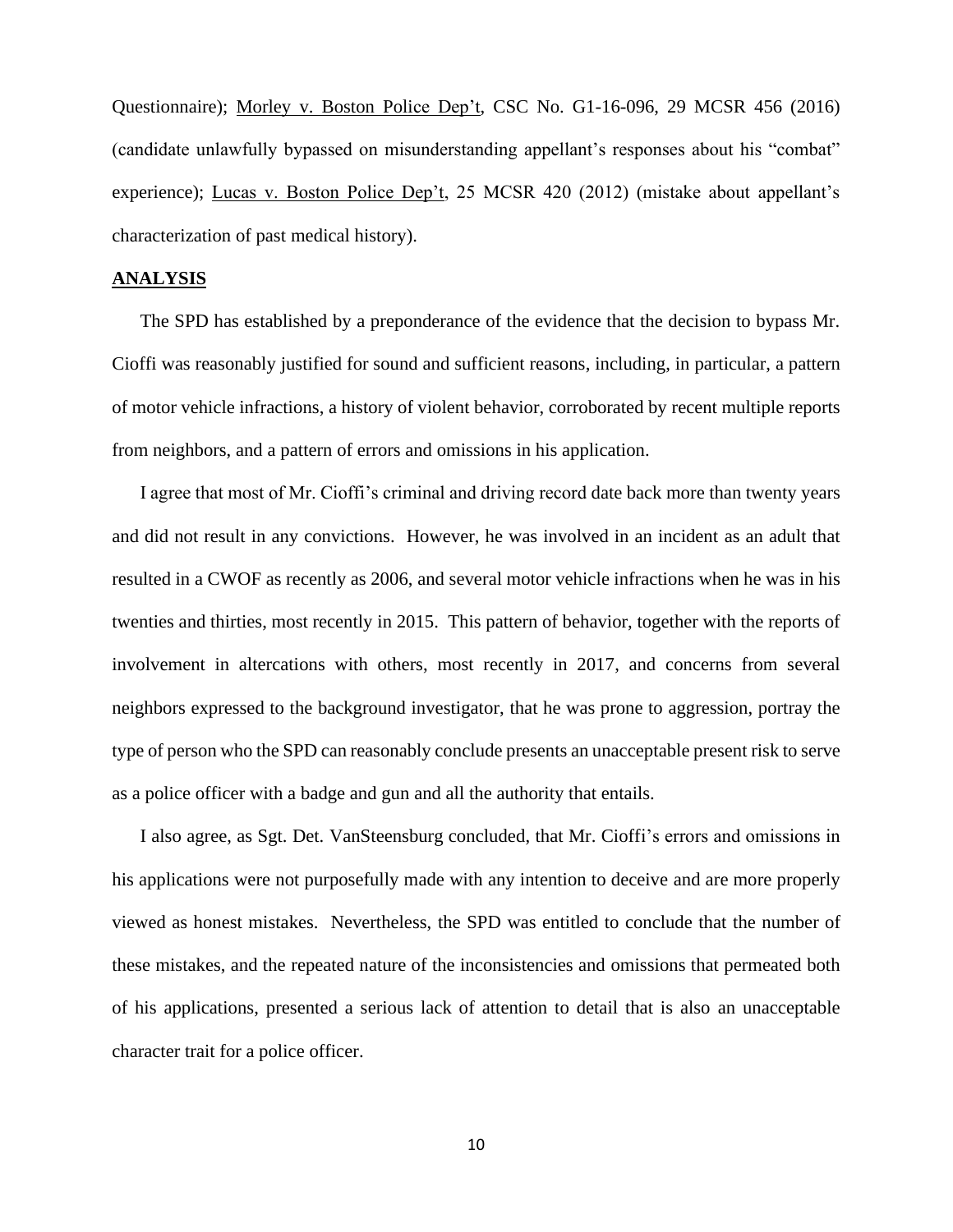Finally, I have considered the Appellant's contention that his weaknesses were viewed more harshly than those of the selected candidates. I find nothing about the record of any of the selected candidates that presents demerits comparable to Mr. Cioffi. All three of the selected candidates had prior experience in law enforcement and came highly recommended by their personal, neighborhood and professional references. The isolated omissions by two of the candidates does not equate to the pattern of mistakes in Mr. Cioffi's application.

The fact that Candidate B had a brother in the SPD, absent any evidence that he was involved in any way in the selection process, falls far short of any evidence of favoritism or bias of this otherwise plainly qualified candidate who had no criminal or negative driving record and had attained a college degree in Criminal Justice. Similarly, I do not view the fact that the SPD hired Candidate C (a university police Sergeant and Reserve municipal police officer) as establishing disparate treatment or favoritism in selecting him over Mr. Cioffi despite the fact that Candidate C did not produce his tax returns as required and had one recent surchargeable accident on his record and one stale criminal entry. Absent a preponderance of credible evidence that the selection of that lower-ranked candidate was influenced by bias or favoritism, which does not appear here, the Commission would be impermissibly substituting its judgment for that of the appointing authority, which has considerable discretion in weighing the relative qualifications of candidates for the important job of an SPD police officer.

Mr. Cioffi has a strong interest in becoming a police officer. As some point, he may learn to correct his poor attention to detail, produce a record of steady employment, and demonstrate through his behavior that he has overcome his prior proclivity toward anger and confrontation. As of October 2020, however, Saugus has established, by a preponderance of the evidence, that, after a reasonably thorough review, it had sound and sufficient reasons that reasonably justified its decision to bypass him for appointment as an SPD Police Officer.